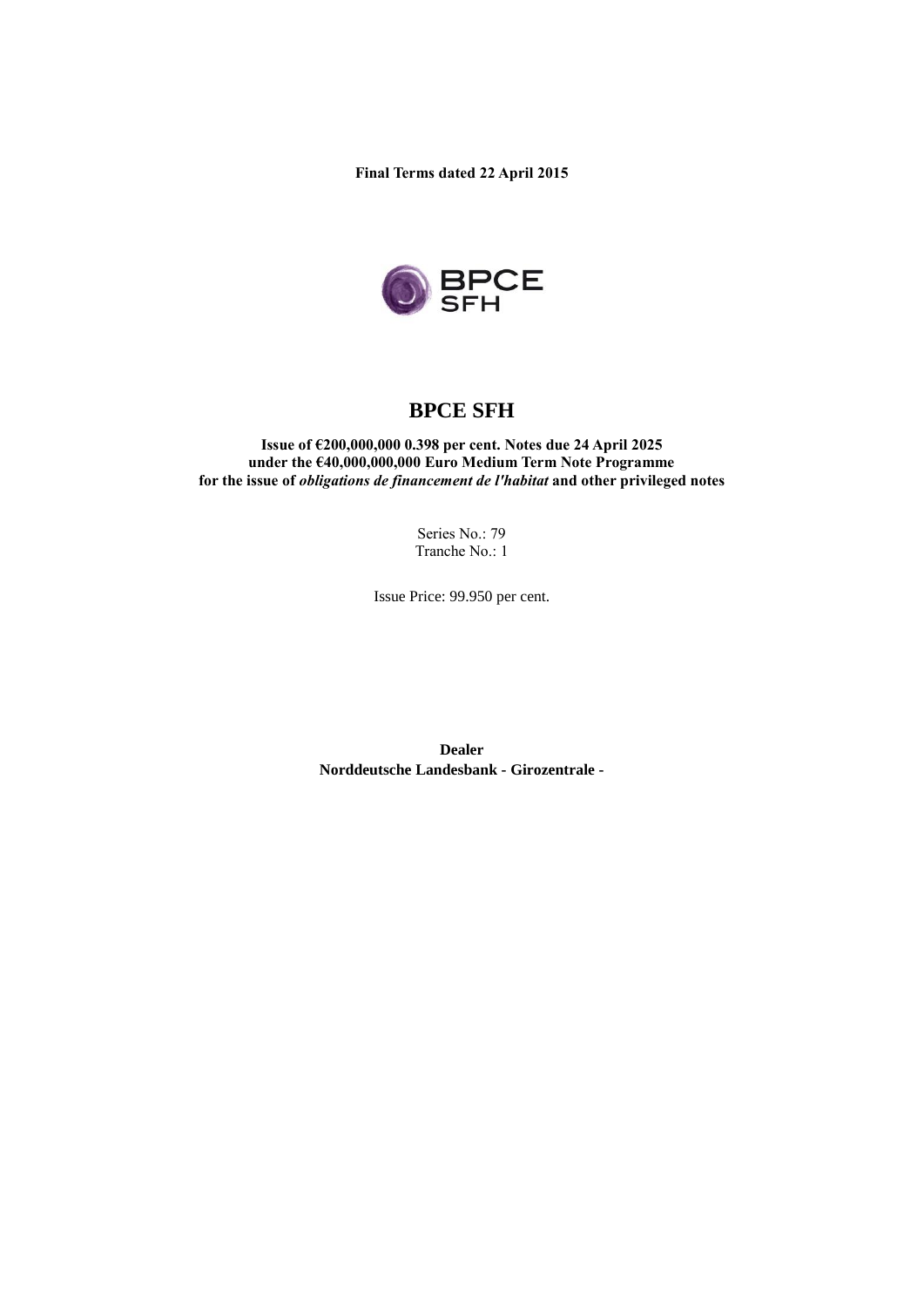#### **PART A - CONTRACTUAL TERMS**

Terms used herein shall be deemed to be defined as such for the purposes of the Conditions set forth in the base prospectus dated 7 May 2014 which received visa No. 14-186 from the *Autorité des marchés financiers* (the "**AMF**") on 7 May 2014, as supplemented by the supplement dated 12 September 2014 which received visa No. 14-497 from the AMF on 12 September 2014 (together, the "**Base Prospectus"**) which together constitute a base prospectus for the purposes of the Prospectus Directive (as defined below).

This document constitutes the final terms (the "**Final Terms**") relating to the notes described herein (the "**Notes**") for the purposes of Article 5.4 of the Prospectus Directive and must be read in conjunction with such Base Prospectus. Full information on the Issuer and the offer of the Notes is only available on the basis of the combination of these Final Terms and the Base Prospectus. The Base Prospectus and these Final Terms are available for viewing on the websites of BPCE (www.bpce.fr) and of the AMF (www.amf-france.org) and during normal business hours at the registered office of the Issuer and at the specified office of the Paying Agent(s) where copies may be obtained.

"**Prospectus Directive**" means Directive 2003/71/EC of the European Parliament and of the Council of 4 November 2003 (as amended, including by the 2010 PD Amending Directive, to the extent implemented in the relevant Member State of the European Economic Area which has implemented the Prospectus Directive (each a "**Relevant Member State**")), and includes any relevant implementing measure of the Prospectus Directive in each Relevant Member State, and "**2010 PD Amending Directive**" means Directive 2010/73/EU of the European Parliament and of the Council of 24 November 2010 and includes any relevant implementing measure of the 2010 PD Amending Directive.

| 1. | (i)                                       | <b>Series Number:</b>              | 79                                                                  |
|----|-------------------------------------------|------------------------------------|---------------------------------------------------------------------|
|    | (ii)                                      | <b>Tranche Number:</b>             | $\mathbf{1}$                                                        |
| 2. |                                           | <b>Specified Currency:</b>         | Euro (" $\epsilon$ ")                                               |
| 3. | <b>Aggregate Nominal Amount of Notes:</b> |                                    |                                                                     |
|    | (i)                                       | Series:                            | €200,000,000                                                        |
|    | (ii)                                      | Tranche:                           | €200,000,000                                                        |
| 4. | <b>Issue Price:</b>                       |                                    | 99,950 per cent. of the Aggregate Nominal Amount of<br>the Tranche  |
| 5. |                                           | <b>Specified Denomination(s):</b>  | €100,000                                                            |
| 6. | (i)                                       | <b>Issue Date:</b>                 | 24 April 2015                                                       |
|    | (ii)                                      | <b>Interest Commencement Date:</b> | <b>Issue Date</b>                                                   |
| 7. |                                           | <b>Final Maturity Date:</b>        | 24 April 2025                                                       |
| 8. |                                           | <b>Interest Basis:</b>             | 0.398 per cent. Fixed Rate<br>(further particulars specified below) |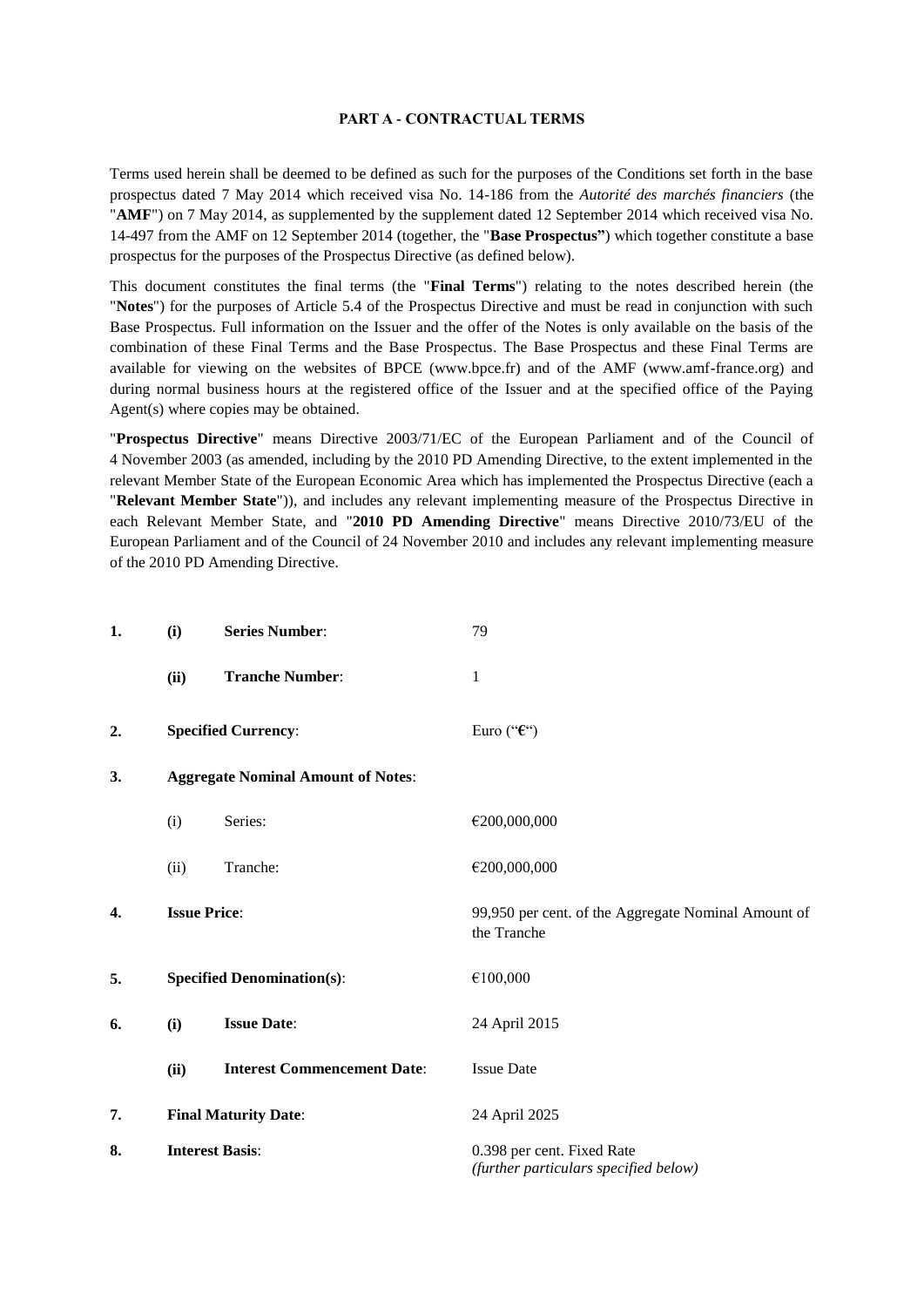| 9.  | <b>Redemption/Payment Basis:</b>                                           | Subject to any purchase and cancellation or early<br>redemption, the Notes will be redeemed on the Final<br>Maturity Date at 100 per cent. of the Aggregate<br>Nominal Amount<br>(further particulars specified below)                                                                                                |
|-----|----------------------------------------------------------------------------|-----------------------------------------------------------------------------------------------------------------------------------------------------------------------------------------------------------------------------------------------------------------------------------------------------------------------|
| 10. | <b>Change of Interest Basis:</b>                                           | Not Applicable                                                                                                                                                                                                                                                                                                        |
| 11. | <b>Put/Call Options:</b>                                                   | Not Applicable                                                                                                                                                                                                                                                                                                        |
| 12. | Date of corporate authorisations for<br><b>issuance of Notes obtained:</b> | Decisions of the <i>Conseil d'administration</i> (Board of<br>Directors) of the Issuer (i) dated 19 December 2014<br>authorising (ii) the issue of <i>obligations de financement</i><br><i>de l'habitat</i> and other resources benefiting from the<br><i>privilège</i> referred to in Article L.513-11 of the French |

Monetary and Financial Code (*Code monétaire et financier*) up to €5,000,000,000 for the period beginning on 1 January 2015 and ending on 31 December 2015 and (iii) dated 10 April 2015 authorising the quarterly programme of borrowings benefiting from such *privilège* up to €3,000,000,000

for the second quarter of 2015.

#### **PROVISIONS RELATING TO INTEREST PAYABLE**

| 13. | <b>Fixed Rate Notes Provisions:</b> |                                           | Applicable                                                                                                                            |
|-----|-------------------------------------|-------------------------------------------|---------------------------------------------------------------------------------------------------------------------------------------|
|     | (i)                                 | Rate(s) of Interest:                      | 0.398 per cent. <i>per annum</i> payable annually in arrear                                                                           |
|     | (ii)                                | Interest Payment Date(s):                 | 24 April in each year, from and including 24 April<br>2016 up to and including the Final Maturity Date                                |
|     | (iii)                               | Fixed Coupon Amount(s):                   | Rate of Interest $\times$ Specified Denomination $\times$ Day<br>Count Fraction (i.e. €398 per €100,000 in Specified<br>Denomination) |
|     | (iv)                                | Broken Amount(s):                         | Not Applicable                                                                                                                        |
|     | (v)                                 | Day Count Fraction (Condition<br>$5(a)$ : | Actual/Actual                                                                                                                         |
|     | (vi)                                | <b>Determination Dates:</b>               | 24 April in each year                                                                                                                 |
| 14. |                                     | <b>Floating Rate Notes Provisions:</b>    | Not Applicable                                                                                                                        |
| 15. |                                     | <b>Zero Coupon Notes Provisions</b>       | Not Applicable                                                                                                                        |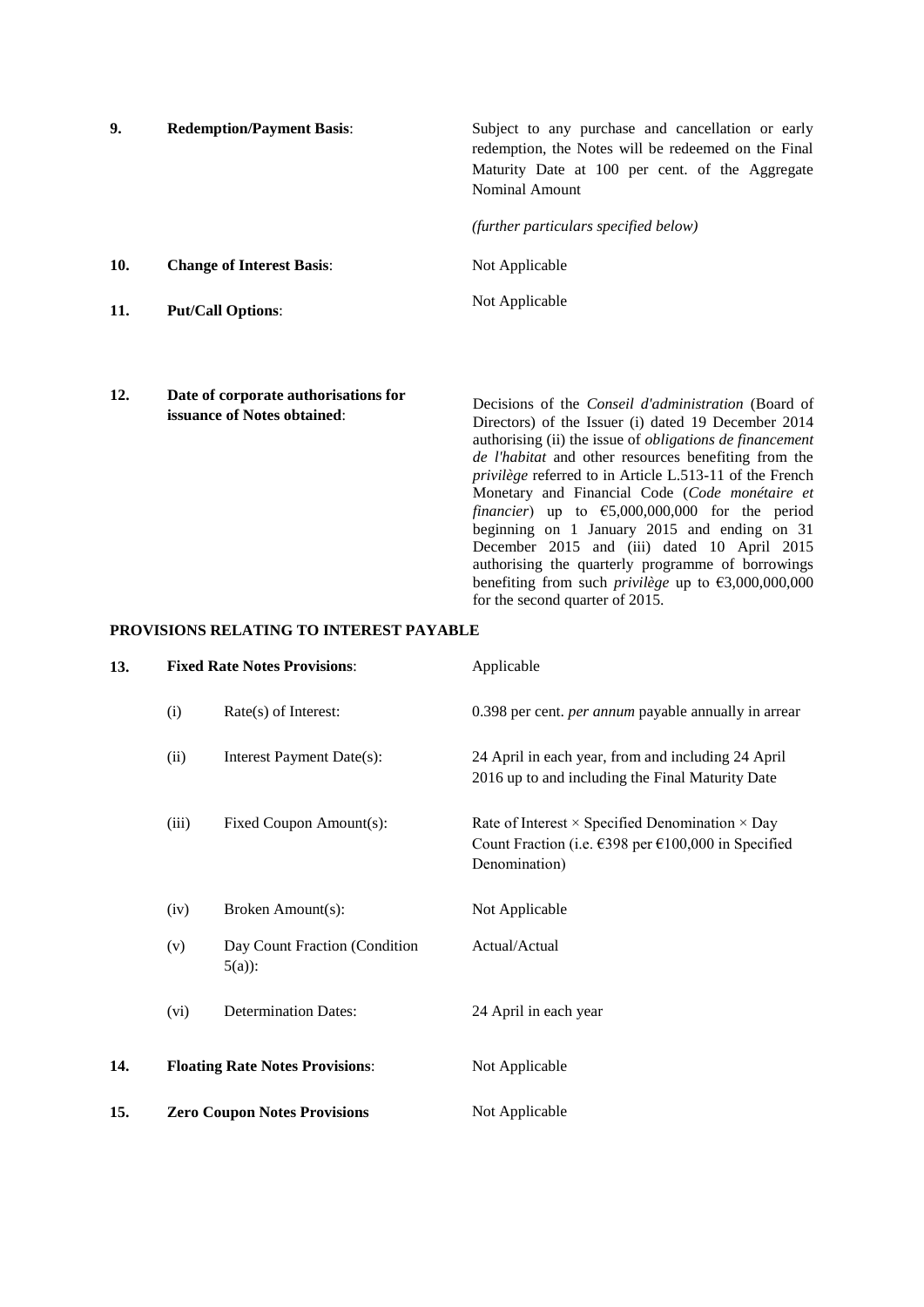### **PROVISIONS RELATING TO REDEMPTION**

| 16. |                                                                                                                   | <b>Call Option:</b>                                                                                                                | Not Applicable                                                                       |
|-----|-------------------------------------------------------------------------------------------------------------------|------------------------------------------------------------------------------------------------------------------------------------|--------------------------------------------------------------------------------------|
| 17. |                                                                                                                   | <b>Put Option:</b>                                                                                                                 | Not Applicable                                                                       |
| 18. |                                                                                                                   | <b>Final Redemption Amount of each Note:</b>                                                                                       | €100,000 per €100,000 in Specified Denomination                                      |
| 19. |                                                                                                                   | <b>Redemption by Instalment:</b>                                                                                                   | Not Applicable                                                                       |
| 20. |                                                                                                                   | <b>Early Redemption Amount:</b>                                                                                                    |                                                                                      |
|     | Early Redemption Amount(s) of each Note<br>payable on early redemption as set out in the<br>Terms and Conditions: |                                                                                                                                    | €100,000 per €100,000 in Specified Denomination                                      |
| 21. | <b>Purchases (Condition 6(h)):</b>                                                                                |                                                                                                                                    | The Notes purchased may be held and resold as set out<br>in the Terms and Conditions |
|     |                                                                                                                   | <b>GENERAL PROVISIONS APPLICABLE TO THE NOTES</b>                                                                                  |                                                                                      |
| 22. | <b>Governing law:</b>                                                                                             |                                                                                                                                    | French law                                                                           |
| 23. | <b>Form of Notes:</b>                                                                                             |                                                                                                                                    | <b>Dematerialised Notes</b>                                                          |
|     | (i)                                                                                                               | Form of Dematerialised Notes:                                                                                                      | Bearer form (au porteur)                                                             |
|     | (ii)                                                                                                              | <b>Registration Agent:</b>                                                                                                         | Not Applicable                                                                       |
|     | (iii)                                                                                                             | Temporary Global Certificate:                                                                                                      | Not Applicable                                                                       |
| 24. |                                                                                                                   | Financial Centre(s) or other special<br>provisions relating to payment dates for<br>the purposes of Condition 7(g):                | Not Applicable                                                                       |
| 25. | mature):                                                                                                          | <b>Talons for future Coupons or Receipts to</b><br>be attached to Definitive Materialised<br>Notes (and dates on which such Talons | Not Applicable                                                                       |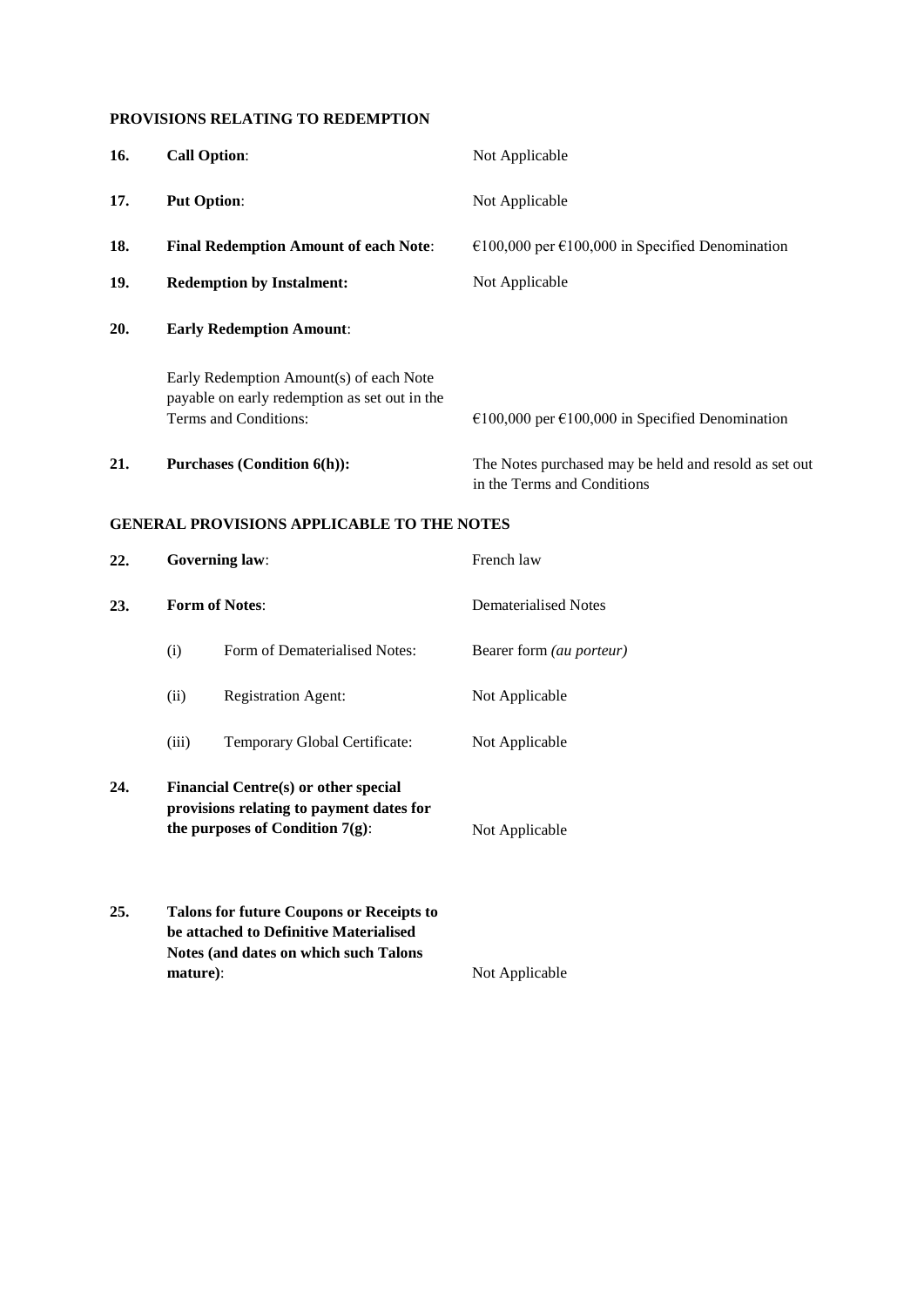| 26.                      | Masse: | Full Masse shall apply                                                                                     |
|--------------------------|--------|------------------------------------------------------------------------------------------------------------|
|                          |        | The initial Representative is:<br>Mr. Philippe DUPUIS<br>9, rue du Débarcadère<br>F-93500 Pantin<br>France |
|                          |        | The alternative Representative is:<br>Mr. Pierre JOND<br>9, rue du Débarcadère<br>F-93500 Pantin           |
|                          |        | France                                                                                                     |
| $C$ minimax $\mathbf{r}$ |        |                                                                                                            |

#### **GENERAL**

The aggregate principal amount of Notes issued has been translated into Euro at the rate of [●] per cent. producing a sum of: Not Applicable

## **RESPONSIBILITY**

I accept responsibility for the information contained in these Final Terms.

Signed on behalf of BPCE SFH: By: Jean-Philippe Berthaut, *Directeur Général Délégué* Duly authorised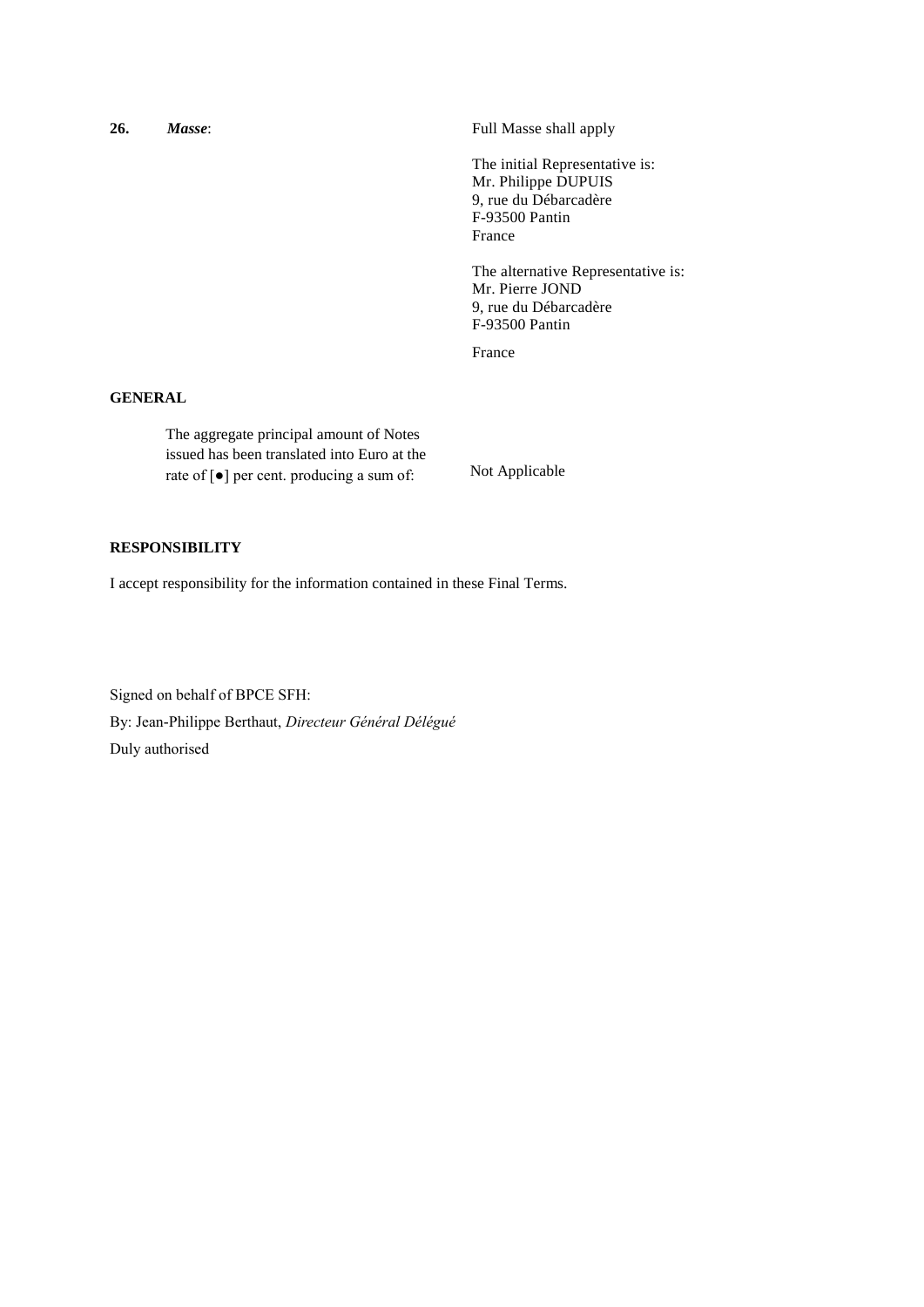#### **PART B - OTHER INFORMATION**

#### **1. LISTING AND ADMISSION TO TRADING**

| (i)   | $Listing(s)$ :                                                                                                                                                                                         | <b>Euronext Paris</b>                                                                                                                                                                                                                                                                                                                                                                                                           |
|-------|--------------------------------------------------------------------------------------------------------------------------------------------------------------------------------------------------------|---------------------------------------------------------------------------------------------------------------------------------------------------------------------------------------------------------------------------------------------------------------------------------------------------------------------------------------------------------------------------------------------------------------------------------|
| (ii)  | (a) Admission to trading:                                                                                                                                                                              | Application has been made by the Issuer (or on its<br>behalf) for the Notes to be admitted to trading on<br>Euronext Paris with effect from 24 April 2015.                                                                                                                                                                                                                                                                      |
|       | (b) Regulated Markets or equivalent markets<br>on which, to the knowledge of the Issuer,<br>securities of the same class of the Notes to be<br>admitted to trading are already admitted to<br>trading: | Not Applicable                                                                                                                                                                                                                                                                                                                                                                                                                  |
| (iii) | Estimate of total expenses related to<br>admission to trading:                                                                                                                                         | €5,625                                                                                                                                                                                                                                                                                                                                                                                                                          |
| 2.    | <b>RATINGS</b>                                                                                                                                                                                         |                                                                                                                                                                                                                                                                                                                                                                                                                                 |
|       | Ratings:                                                                                                                                                                                               | The Notes are expected to be rated:                                                                                                                                                                                                                                                                                                                                                                                             |
|       |                                                                                                                                                                                                        | S&P: AAA                                                                                                                                                                                                                                                                                                                                                                                                                        |
|       |                                                                                                                                                                                                        | Moody's: Aaa                                                                                                                                                                                                                                                                                                                                                                                                                    |
|       |                                                                                                                                                                                                        | Both S&P and Moody's are established in the<br>European Union and registered under Regulation (EC)<br>No. 1060/2009 of the European Parliament and the<br>Council of 16 September 2009 on credit rating<br>agencies, as amended (the "CRA Regulation") and<br>included in the list of registered credit rating agencies<br>published on the website of the European Securities<br>and Markets Authority (www.esma.europa.eu) in |

#### **3. INTERESTS OF NATURAL AND LEGAL PERSONS INVOLVED IN THE ISSUE**

Save as discussed in "Subscription and Sale" and "Risk factors – Risks related to the Issuer - Certain conflicts of interest", so far as the Issuer is aware, no person involved in the offer of the Notes has an interest material to the issue.

#### **4. FIXED RATE NOTES ONLY - YIELD**

Indication of yield: 0.398 per cent. *per annum*

accordance with the CRA Regulation.